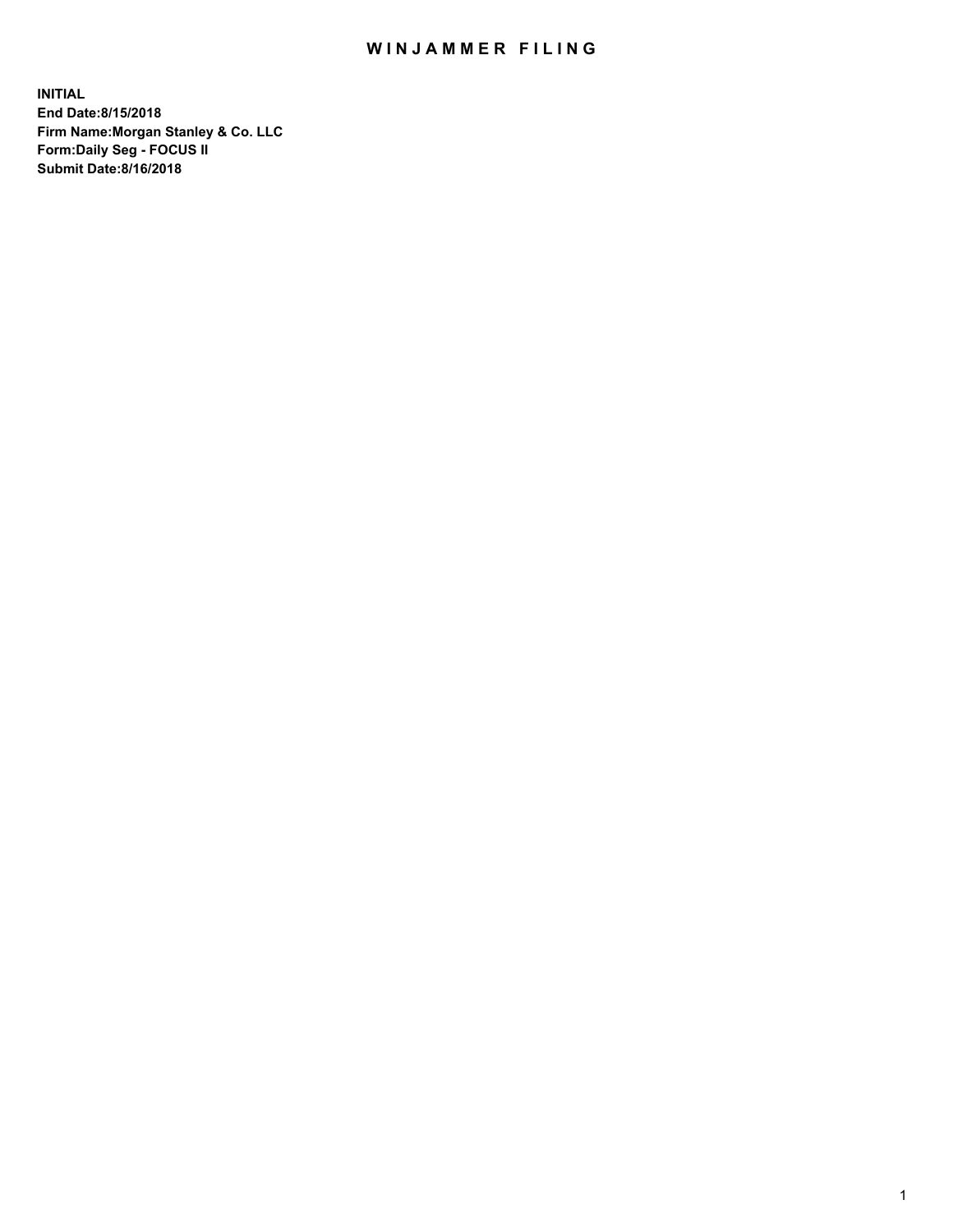**INITIAL End Date:8/15/2018 Firm Name:Morgan Stanley & Co. LLC Form:Daily Seg - FOCUS II Submit Date:8/16/2018 Daily Segregation - Cover Page**

| Name of Company                                                                                                                                                                                                                                                                                                                | Morgan Stanley & Co. LLC                               |
|--------------------------------------------------------------------------------------------------------------------------------------------------------------------------------------------------------------------------------------------------------------------------------------------------------------------------------|--------------------------------------------------------|
| <b>Contact Name</b>                                                                                                                                                                                                                                                                                                            | <b>Ikram Shah</b>                                      |
| <b>Contact Phone Number</b>                                                                                                                                                                                                                                                                                                    | 212-276-0963                                           |
| <b>Contact Email Address</b>                                                                                                                                                                                                                                                                                                   | lkram.shah@morganstanley.com                           |
| FCM's Customer Segregated Funds Residual Interest Target (choose one):<br>a. Minimum dollar amount: ; or<br>b. Minimum percentage of customer segregated funds required:% ; or<br>c. Dollar amount range between: and; or<br>d. Percentage range of customer segregated funds required between:% and%.                         | 280,000,000<br><u>0</u><br><u>0 0</u><br>0 Q           |
| FCM's Customer Secured Amount Funds Residual Interest Target (choose one):<br>a. Minimum dollar amount: ; or<br>b. Minimum percentage of customer secured funds required:%; or<br>c. Dollar amount range between: and; or<br>d. Percentage range of customer secured funds required between:% and%.                            | 140,000,000<br><u>0</u><br><u>00</u><br>0 <sub>0</sub> |
| FCM's Cleared Swaps Customer Collateral Residual Interest Target (choose one):<br>a. Minimum dollar amount: ; or<br>b. Minimum percentage of cleared swaps customer collateral required:% ; or<br>c. Dollar amount range between: and; or<br>d. Percentage range of cleared swaps customer collateral required between:% and%. | 92,000,000<br><u>0</u><br><u>00</u><br>0 <sup>0</sup>  |

Attach supporting documents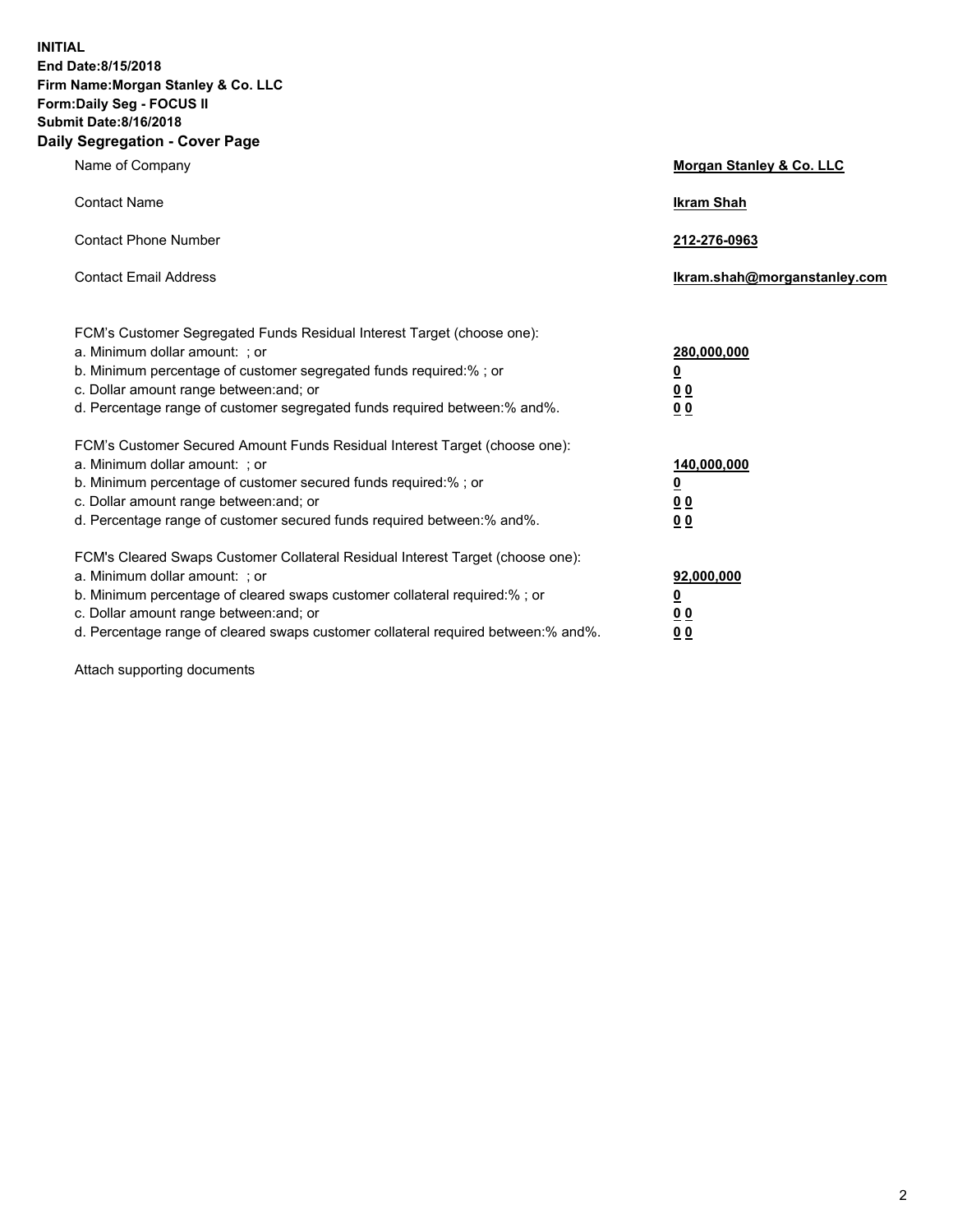## **INITIAL End Date:8/15/2018 Firm Name:Morgan Stanley & Co. LLC Form:Daily Seg - FOCUS II Submit Date:8/16/2018 Daily Segregation - Secured Amounts** Foreign Futures and Foreign Options Secured Amounts Amount required to be set aside pursuant to law, rule or regulation of a foreign government or a rule of a self-regulatory organization authorized thereunder 1. Net ledger balance - Foreign Futures and Foreign Option Trading - All Customers A. Cash **3,474,608,554** [7315] B. Securities (at market) **2,250,688,271** [7317] 2. Net unrealized profit (loss) in open futures contracts traded on a foreign board of trade **-925,572,262** [7325] 3. Exchange traded options a. Market value of open option contracts purchased on a foreign board of trade **42,956,979** [7335] b. Market value of open contracts granted (sold) on a foreign board of trade **-36,699,234** [7337] 4. Net equity (deficit) (add lines 1. 2. and 3.) **4,805,982,308** [7345]

- 5. Account liquidating to a deficit and account with a debit balances gross amount **515,119,989** [7351] Less: amount offset by customer owned securities **and the securities -511,944,870** [7352] **3,175,119**
- 6. Amount required to be set aside as the secured amount Net Liquidating Equity Method (add lines 4 and 5)
- 7. Greater of amount required to be set aside pursuant to foreign jurisdiction (above) or line 6.

## FUNDS DEPOSITED IN SEPARATE REGULATION 30.7 ACCOUNTS

- 1. Cash in banks
	- A. Banks located in the United States **723,273,299** [7500]
	- B. Other banks qualified under Regulation 30.7 **405,434,673** [7520] **1128707972**
- 2. Securities
	- A. In safekeeping with banks located in the United States **64,890,902** [7540]
	- B. In safekeeping with other banks qualified under Regulation 30.7 **0** [7560] **64890902** [7570]
- 3. Equities with registered futures commission merchants
	-
	- B. Securities **0** [7590]
	- C. Unrealized gain (loss) on open futures contracts **2,081,783** [7600]
	- D. Value of long option contracts **0** [7610]
- E. Value of short option contracts **0** [7615] **8225424** [7620]
- 4. Amounts held by clearing organizations of foreign boards of trade
	- A. Cash **0** [7640]
	- B. Securities **0** [7650]
	- C. Amount due to (from) clearing organization daily variation **0** [7660]
	- D. Value of long option contracts **0** [7670]
	- E. Value of short option contracts **0** [7675] **0** [7680]
- 5. Amounts held by members of foreign boards of trade
	-
	-
	- C. Unrealized gain (loss) on open futures contracts **-927,654,045** [7720]
	- D. Value of long option contracts **42,956,979** [7730]
	- E. Value of short option contracts **-36,699,234** [7735] **3799123905**
- 6. Amounts with other depositories designated by a foreign board of trade **0** [7760]
- 7. Segregated funds on hand **0** [7765]
- 8. Total funds in separate section 30.7 accounts **5000948203** [7770]
- 9. Excess (deficiency) Set Aside for Secured Amount (subtract line 7 Secured Statement Page 1 from Line 8)
- 10. Management Target Amount for Excess funds in separate section 30.7 accounts **140,000,000** [7780]
- 11. Excess (deficiency) funds in separate 30.7 accounts over (under) Management Target **51,790,776** [7785]

**0** [7305]

[7354] **4,809,157,427** [7355]

**4,809,157,427** [7360]

[7530]

A. Cash **6,143,641** [7580]

 A. Cash **2,534,722,836** [7700] B. Securities **2,185,797,369** [7710] [7740] **191790776** [7380]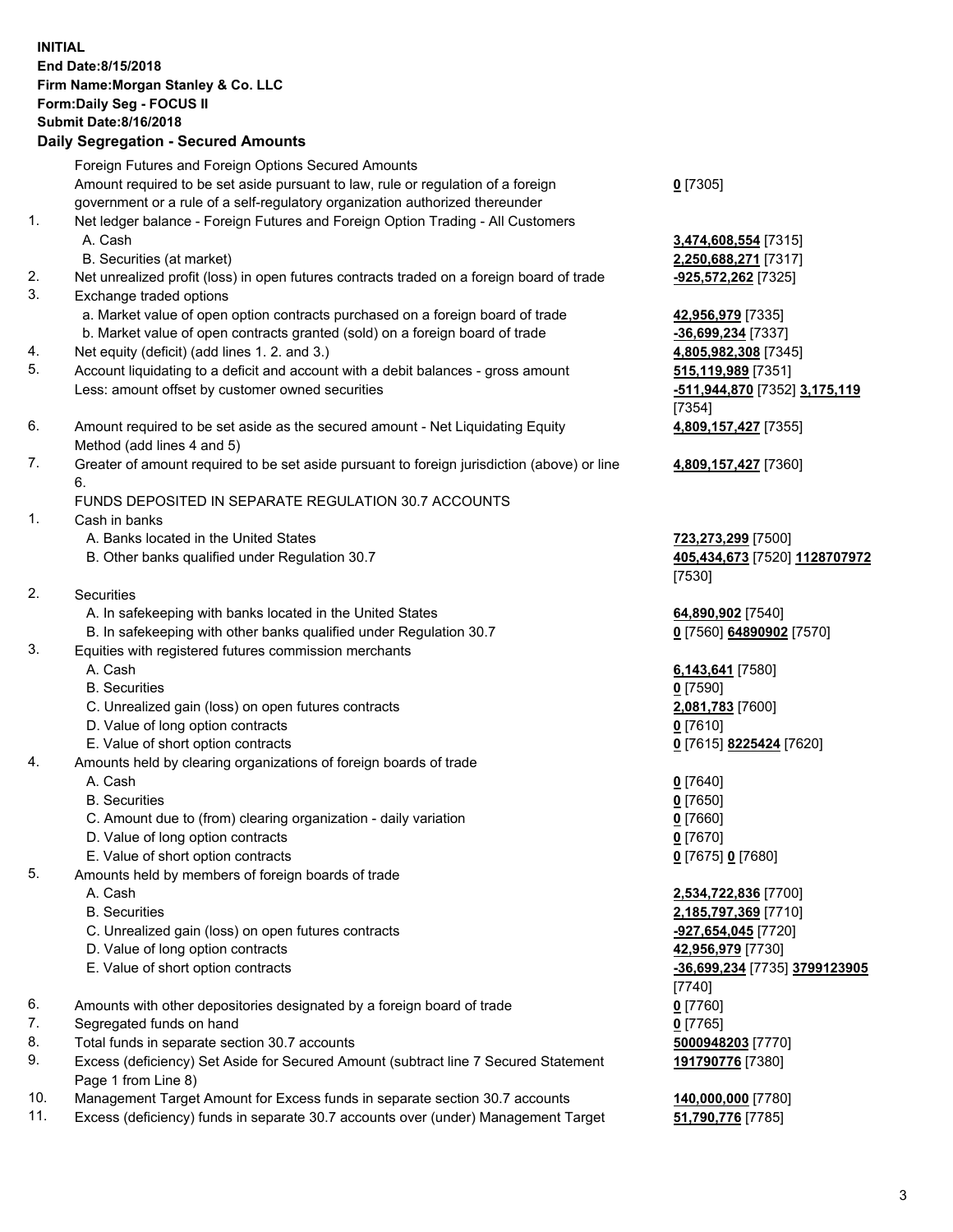|     | <b>INITIAL</b><br>End Date:8/15/2018<br>Firm Name: Morgan Stanley & Co. LLC<br>Form: Daily Seg - FOCUS II<br><b>Submit Date: 8/16/2018</b><br>Daily Segregation - Segregation Statement |                                    |
|-----|-----------------------------------------------------------------------------------------------------------------------------------------------------------------------------------------|------------------------------------|
|     | SEGREGATION REQUIREMENTS(Section 4d(2) of the CEAct)                                                                                                                                    |                                    |
| 1.  | Net ledger balance                                                                                                                                                                      |                                    |
|     | A. Cash                                                                                                                                                                                 | 10,945,686,516 [7010]              |
|     | B. Securities (at market)                                                                                                                                                               | 6,065,730,078 [7020]               |
| 2.  | Net unrealized profit (loss) in open futures contracts traded on a contract market                                                                                                      | -548,621,155 [7030]                |
| 3.  | Exchange traded options                                                                                                                                                                 |                                    |
|     | A. Add market value of open option contracts purchased on a contract market                                                                                                             | 399,847,152 [7032]                 |
|     | B. Deduct market value of open option contracts granted (sold) on a contract market                                                                                                     | -514,189,129 [7033]                |
| 4.  | Net equity (deficit) (add lines 1, 2 and 3)                                                                                                                                             | 16348453462 [7040]                 |
| 5.  | Accounts liquidating to a deficit and accounts with                                                                                                                                     |                                    |
|     | debit balances - gross amount                                                                                                                                                           | 697,231,870 [7045]                 |
|     | Less: amount offset by customer securities                                                                                                                                              | -694,602,636 [7047] 2629234 [7050] |
| 6.  | Amount required to be segregated (add lines 4 and 5)                                                                                                                                    | 16351082696 [7060]                 |
|     | FUNDS IN SEGREGATED ACCOUNTS                                                                                                                                                            |                                    |
| 7.  | Deposited in segregated funds bank accounts                                                                                                                                             |                                    |
|     | A. Cash                                                                                                                                                                                 | 4,346,543,927 [7070]               |
|     | B. Securities representing investments of customers' funds (at market)                                                                                                                  | $0$ [7080]                         |
|     | C. Securities held for particular customers or option customers in lieu of cash (at                                                                                                     | 490,814,831 [7090]                 |
|     | market)                                                                                                                                                                                 |                                    |
| 8.  | Margins on deposit with derivatives clearing organizations of contract markets                                                                                                          |                                    |
|     | A. Cash                                                                                                                                                                                 | 6,288,784,382 [7100]               |
|     | B. Securities representing investments of customers' funds (at market)                                                                                                                  | $0$ [7110]                         |
|     | C. Securities held for particular customers or option customers in lieu of cash (at<br>market)                                                                                          | 5,574,915,247 [7120]               |
| 9.  | Net settlement from (to) derivatives clearing organizations of contract markets                                                                                                         | 84,502,743 [7130]                  |
| 10. | Exchange traded options                                                                                                                                                                 |                                    |
|     | A. Value of open long option contracts                                                                                                                                                  | 399,847,152 [7132]                 |
|     | B. Value of open short option contracts                                                                                                                                                 | -514,189,129 [7133]                |
| 11. | Net equities with other FCMs                                                                                                                                                            |                                    |
|     | A. Net liquidating equity                                                                                                                                                               | 12,106,461 [7140]                  |
|     | B. Securities representing investments of customers' funds (at market)                                                                                                                  | 0 [7160]                           |
|     | C. Securities held for particular customers or option customers in lieu of cash (at<br>market)                                                                                          | $0$ [7170]                         |
| 12. | Segregated funds on hand                                                                                                                                                                | $0$ [7150]                         |
| 13. | Total amount in segregation (add lines 7 through 12)                                                                                                                                    | 16683325614 [7180]                 |
| 14. | Excess (deficiency) funds in segregation (subtract line 6 from line 13)                                                                                                                 | 332242918 [7190]                   |
| 15. | Management Target Amount for Excess funds in segregation                                                                                                                                | 280,000,000 [7194]                 |
| 16. | Excess (deficiency) funds in segregation over (under) Management Target Amount                                                                                                          | 52,242,918 [7198]                  |

16. Excess (deficiency) funds in segregation over (under) Management Target Amount Excess